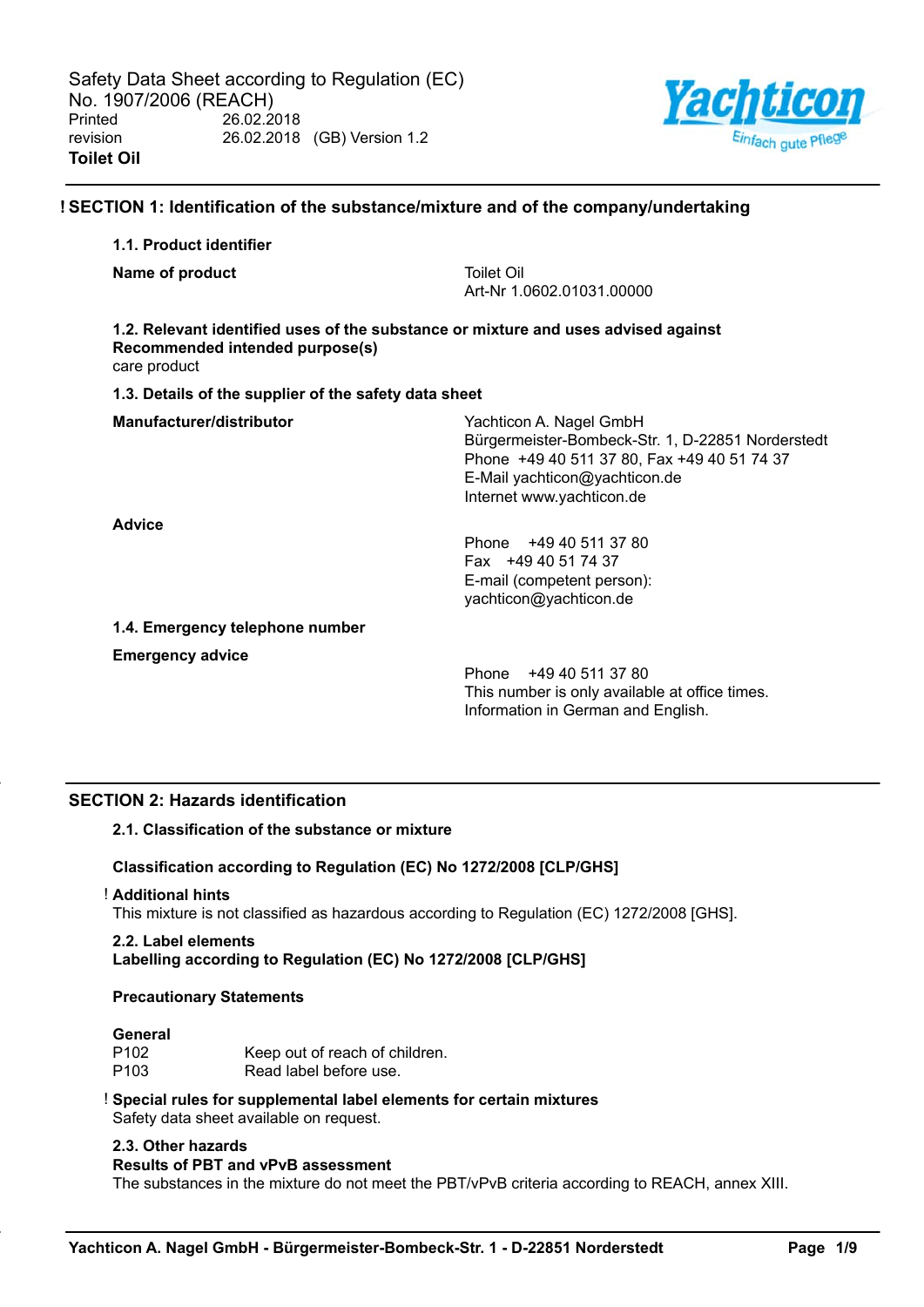

## **! SECTION 3: Composition/ information on ingredients**

## **3.1. Substances**

not applicable

## **3.2. Mixtures**

## **! Hazardous ingredients**

| <b>CAS No</b> | EC No | Name                                                          | Г%<br>weiahtl | <b>Classification according to</b><br>Regulation (EC) No 1272/2008 [CLP/<br><b>GHS1</b> |
|---------------|-------|---------------------------------------------------------------|---------------|-----------------------------------------------------------------------------------------|
| 68002-96-0    |       | C16-18 Alcohol, C18 unsaturated,<br>ethoxylated, propoxylated | 3 < 8         | Aquatic Acute 1, H400 / Skin Irrit. 2,<br>H315                                          |

## **! SECTION 4: First aid measures**

# **4.1. Description of first aid measures**

## **General information**

Remove moisted clothing immediately. In the event of persistent symptoms receive medical treatment.

## **In case of inhalation**

Ensure of fresh air.

## **In case of skin contact**

In case of contact with skin wash off immediately with soap and water.

#### ! **In case of eye contact**

In case of contact with eyes rinse thoroughly with water. Remove contact lenses. In case of irritation consult an ophthalmologist.

## ! **In case of ingestion**

Do not induce vomiting. Rinse out mouth and give plenty of water to drink. In the event of symptoms refer for medical treatment.

**4.2. Most important symptoms and effects, both acute and delayed** No information available.

## **4.3. Indication of any immediate medical attention and special treatment needed** No information available.

## **SECTION 5: Firefighting measures**

## **5.1. Extinguishing media Suitable extinguishing media** Alcohol-resistant foam Dry fire-extinguishing substance Carbon dioxide Water spray jet

**Unsuitable extinguishing media** Full water jet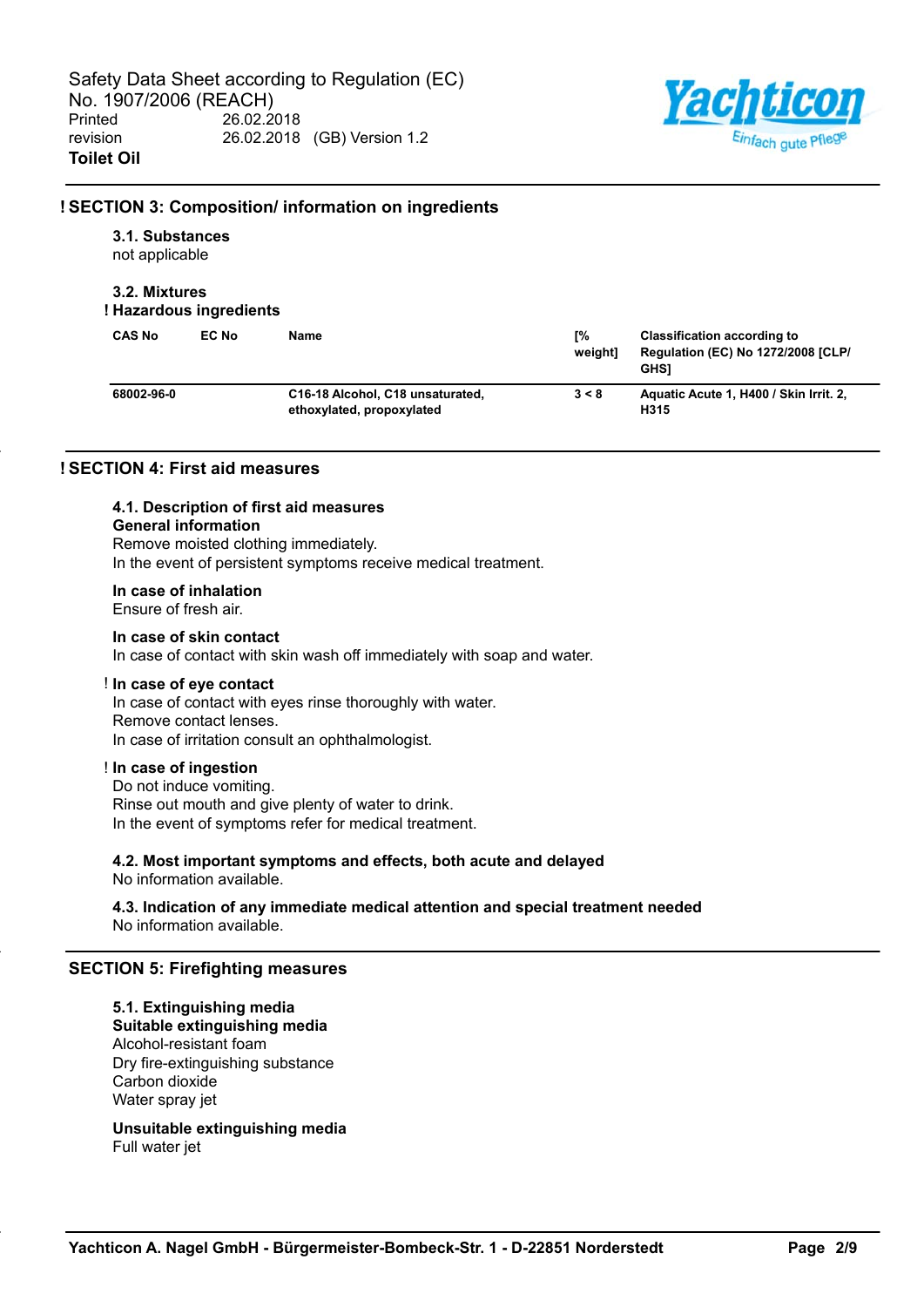

## **5.2. Special hazards arising from the substance or mixture**

Fire gas of organic material has to be classed invariably as respiratory poison. In case of fire formation of dangerous gases possible. Carbon monoxide (CO) Carbon dioxide (CO2) In case of fire formation of dense black smoke.

## **5.3. Advice for firefighters**

## **Special protective equipment for fire-fighters**

Use breathing apparatus with independent air supply ( isolated ).

#### **Additional information**

Cool endangered containers with water spray jet. Fire residues and contaminated firefighting water must be disposed of in accordance with the local regulations.

## **SECTION 6: Accidental release measures**

#### **6.1. Personal precautions, protective equipment and emergency procedures**

**For non-emergency personnel**

Avoid skin and eye contact.

Use personal protective clothing.

High risk of slipping due to leakage/spillage of product.

Ensure adequate ventilation / exhaustion at the workplace.

#### **6.2. Environmental precautions**

Do not discharge into the drains/surface waters/groundwater.

#### **6.3. Methods and material for containment and cleaning up**

Send in suitable containers for recovery or disposal. Take up with absorbent material (e.g. sand, general-purpose binder, kieselguhr). Take up mechanically and send for disposal.

#### **6.4. Reference to other sections**

Safe handling: see section 7 Disposal: see section 13 Personal protection equipment: see section 8 Emergency telephone number: see section 1

## **SECTION 7: Handling and storage**

## **7.1. Precautions for safe handling**

#### **Advice on safe handling**

Care for thoroughly room ventilation, if necessary use in well ventilated area with local exhaust ventilation at workplace.

Take the usual precautions when handling with chemicals.

Handle in accordance with good industrial hygiene and safety practice.

#### **General protective measures**

Avoid contact with eyes and skin

#### **Hygiene measures**

Clean skin thoroughly after working. At work do not eat, drink and smoke. Remove soiled or soaked clothing immediately.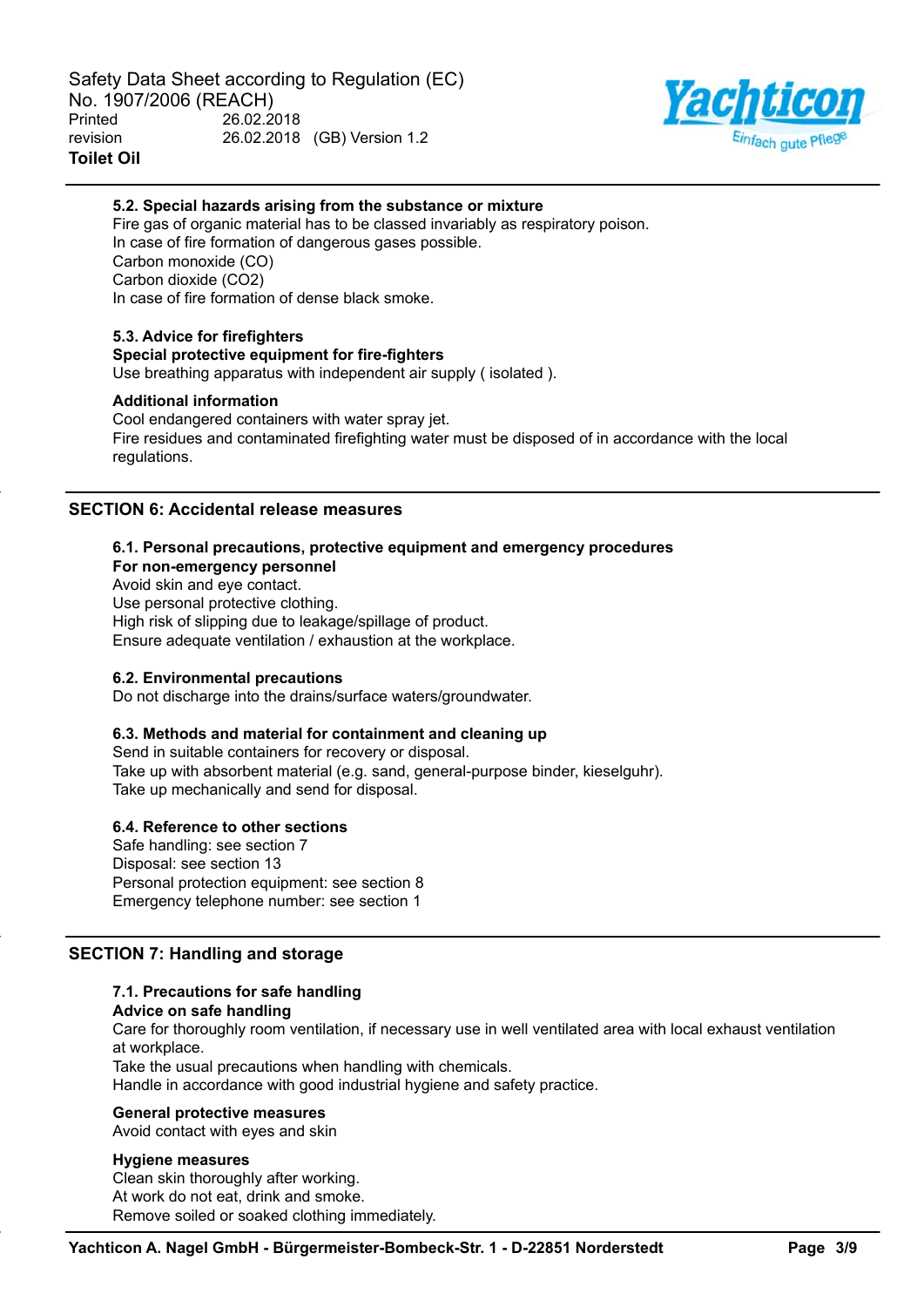Safety Data Sheet according to Regulation (EC) No. 1907/2006 (REACH) Printed 26.02.2018 revision 26.02.2018 (GB) Version 1.2 **Toilet Oil**



Keep away from food and drink. Wash hands before breaks and after work.

## **Advice on protection against fire and explosion**

Keep away from sources of ignition - No smoking

## **7.2. Conditions for safe storage, including any incompatibilities Requirements for storage rooms and vessels**

Keep in closed original container.

#### **Advice on storage compatibility**

Do not store together with food. Do not store together with oxidizing agents.

## **Further information on storage conditions**

Keep container tightly closed and store at cool and aired place.

**Storage group** 10

# **7.3. Specific end use(s)**

No information available.

## **! SECTION 8: Exposure controls/personal protection**

## **8.1. Control parameters**

No information available.

#### **8.2. Exposure controls**

## **Respiratory protection**

Breathing apparatus in the event of aerosol or mist formation. Not necessary with adequate exhaust ventilation.

#### ! **Hand protection**

The selection of the suitable gloves does not only depend on different material, but also on further marks of quality and varies from manufacturer to manufacturer.

The exact breakthrough time of the glove material can be requested from the protective glove manufacturer and must be observed.

Not necessary when used as intended.

## ! **Eye protection**

Use safety goggles if splashing is possible.

#### **Other protection measures**

Light protective clothing.

## **Appropriate engineering controls**

Ensure good ventilation, where necessary use fume hood.

## **SECTION 9: Physical and chemical properties**

**9.1. Information on basic physical and chemical properties Appearance** liquid **Colour** yellow

**Odour** characteristic

**Odour threshold**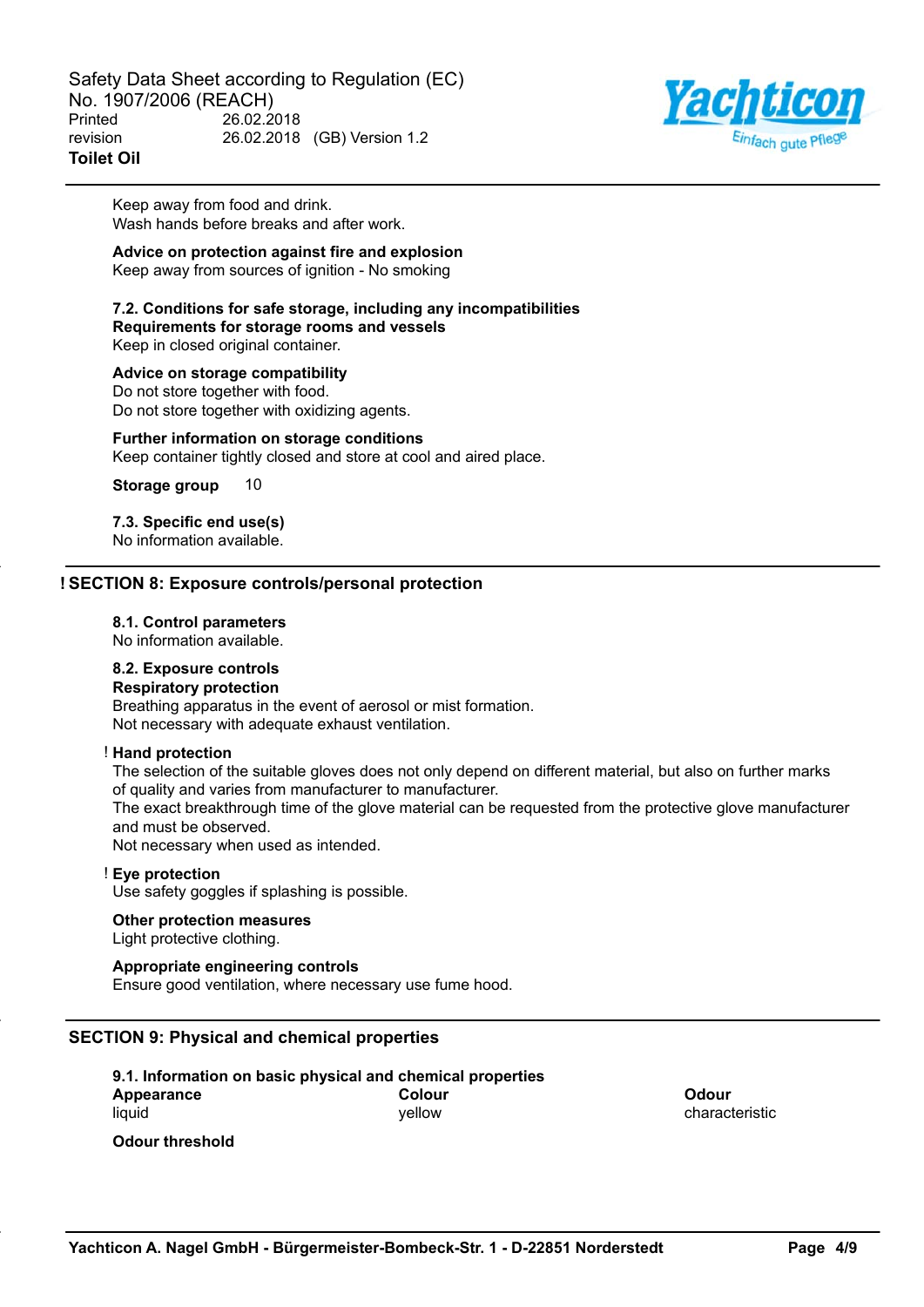

### not determined

## **Important health, safety and environmental information**

|                                                          | Value          | Temperature | at | Method | Remark            |
|----------------------------------------------------------|----------------|-------------|----|--------|-------------------|
| pH value                                                 | not determined |             |    |        |                   |
| <b>Boiling temperature /</b><br>boiling range            | not determined |             |    |        |                   |
| <b>Melting point /</b><br><b>Freezing point</b>          | not determined |             |    |        |                   |
| <b>Flash point</b>                                       | not determined |             |    |        |                   |
| Vapourisation rate                                       | not determined |             |    |        |                   |
| Flammable (solid)                                        | not determined |             |    |        |                   |
| <b>Flammability (gas)</b>                                | not determined |             |    |        |                   |
| Ignition temperature                                     | not determined |             |    |        |                   |
| <b>Self ignition</b><br>temperature                      | not determined |             |    |        |                   |
| Lower explosion limit                                    | not determined |             |    |        |                   |
| <b>Upper explosion limit</b>                             | not determined |             |    |        |                   |
| Vapour pressure                                          | not determined |             |    |        |                   |
| <b>Relative density</b>                                  | 0,94 g/cm3     | 20 °C       |    |        |                   |
| <b>Vapour density</b>                                    | not determined |             |    |        |                   |
| Solubility in water                                      |                |             |    |        | partially soluble |
| Solubility/other                                         | not determined |             |    |        |                   |
| Partition coefficient n-<br>octanol/water (log P<br>O/W) | not determined |             |    |        |                   |
| <b>Decomposition</b><br>temperature                      | not determined |             |    |        |                   |
| <b>Viscosity</b>                                         | not determined |             |    |        |                   |
| <b>Oxidising properties</b><br>No information available. |                |             |    |        |                   |

#### **Explosive properties**

The product is not explosive.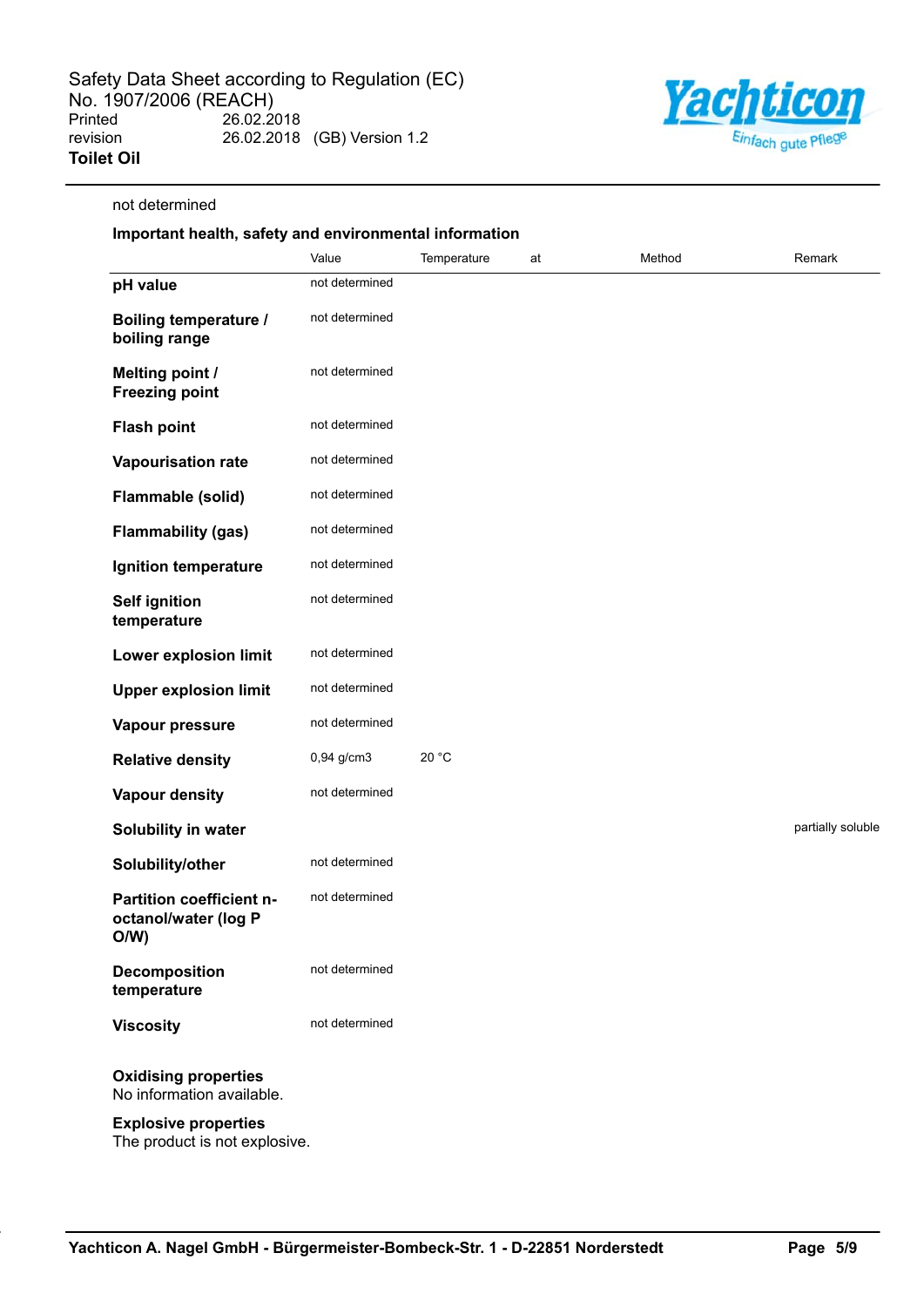Safety Data Sheet according to Regulation (EC) No. 1907/2006 (REACH)<br>Printed 26.02.2 26.02.2018 revision 26.02.2018 (GB) Version 1.2 **Toilet Oil**



## **9.2. Other information**

Refer to technical data sheet.

## **! SECTION 10: Stability and reactivity**

#### **10.1. Reactivity**

No information available.

#### **10.2. Chemical stability**

Stable under normal conditions of use. Stable under recommended storage conditions.

## **10.3. Possibility of hazardous reactions**

No hazardous reactions known.

#### **10.4. Conditions to avoid**

Heat, open flames, sparks

# **10.5. Incompatible materials**

No information available.

## **10.6. Hazardous decomposition products**

Concerning possible decomposition products see section 5.

#### **Thermal decomposition**

Remark No decomposition if used as directed.

## ! **Additional information**

As a general rule we recommend avoiding the contact with strong chemical reagents, such as acids, bases, reductors and oxidizers.

## **! SECTION 11: Toxicological information**

#### **11.1. Information on toxicological effects**

#### **Acute toxicity/Irritation/Sensitization**

|                                               | Value/Validation                 | Species | Method | Remark |
|-----------------------------------------------|----------------------------------|---------|--------|--------|
| <b>Skin irritation</b>                        | non-irritant                     |         |        |        |
| <b>Eye irritation</b>                         | non-irritant                     |         |        |        |
| <b>Skin sensitization</b>                     | No sensitizing effects<br>known. |         |        |        |
| <b>Sensitization</b><br>respiratory<br>system | No known sensitization.          |         |        |        |

**Subacute Toxicity - Carcinogenicity**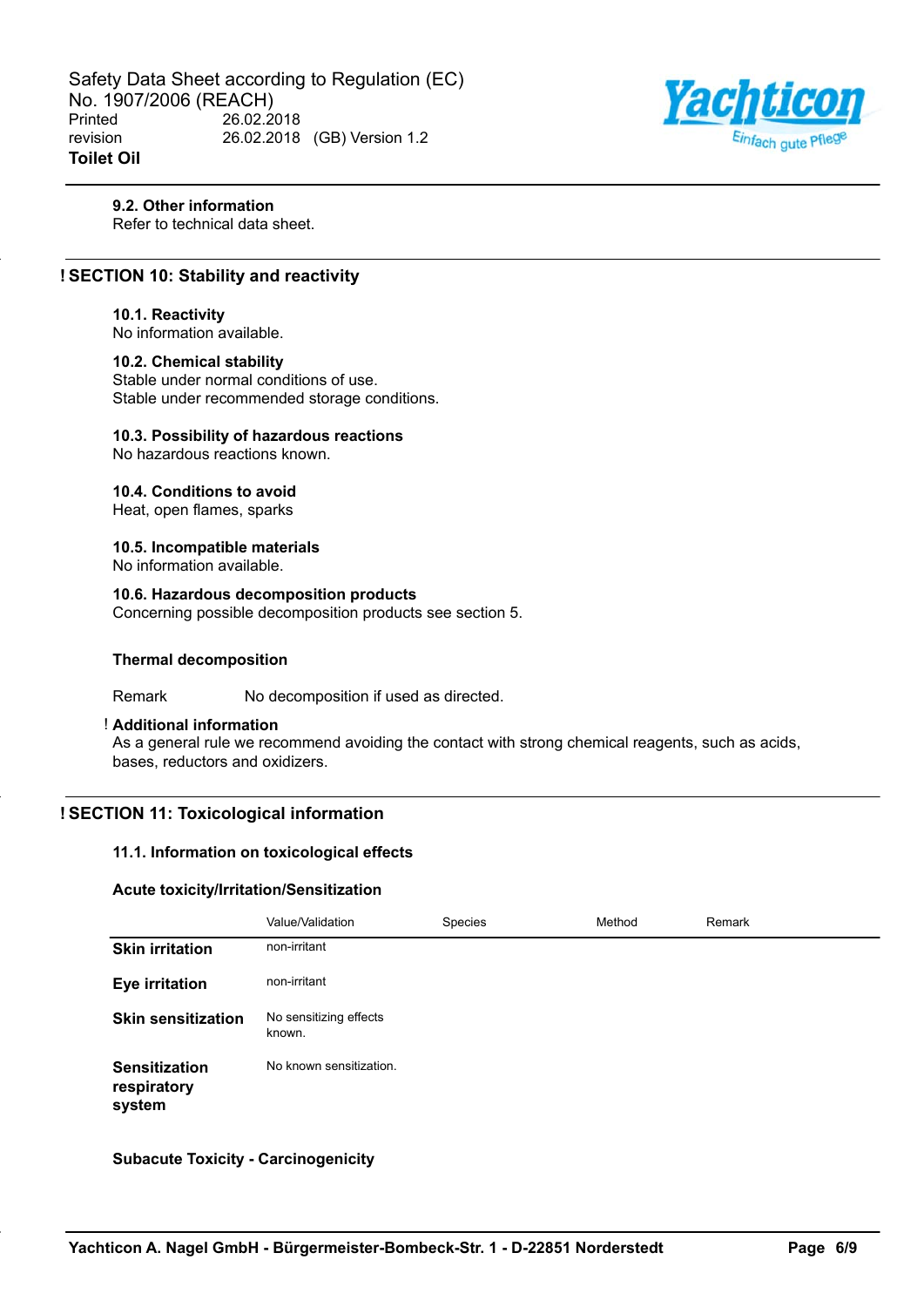

|                                                                               | Value | Species                                                                        | Method | Validation                                       |
|-------------------------------------------------------------------------------|-------|--------------------------------------------------------------------------------|--------|--------------------------------------------------|
| <b>Mutagenicity</b>                                                           |       |                                                                                |        | No evidence of genotoxicity.                     |
| <b>Reproduction-</b><br><b>Toxicity</b>                                       |       |                                                                                |        | No evidence of reproductive<br>toxicity.         |
| Carcinogenicity                                                               |       |                                                                                |        | No evidence of possible<br>carcinogenic effects. |
| Specific target organ toxicity (single exposure)<br>No effect known.          |       |                                                                                |        |                                                  |
| Specific target organ toxicity (repeated exposure)<br>No effect known.        |       |                                                                                |        |                                                  |
| <b>Aspiration hazard</b><br>No classification in terms of aspiration.         |       |                                                                                |        |                                                  |
| ! Additional information<br>Further hazardous properties can not be excluded. |       | The product should be handled with the care usual when dealing with chemicals. |        |                                                  |
| <b>SECTION 12: Ecological information</b>                                     |       |                                                                                |        |                                                  |
| 12.1. Toxicity<br>No information available.                                   |       |                                                                                |        |                                                  |
| 12.2. Persistence and degradability<br>No information available.              |       |                                                                                |        |                                                  |
| 12.3. Bioaccumulative potential<br>No information available.                  |       |                                                                                |        |                                                  |
|                                                                               |       |                                                                                |        |                                                  |

**12.4. Mobility in soil**

No information available.

#### **12.5. Results of PBT and vPvB assessment**

The substances in the mixture do not meet the PBT/vPvB criteria according to REACH, annex XIII.

## **12.6. Other adverse effects**

#### **General regulation**

Ecological dates are not available.

Do not allow uncontrolled leakage of product into the environment.

## **SECTION 13: Disposal considerations**

## **13.1. Waste treatment methods**

## **Recommendations for the product**

There are no harmonised regulations on the disposal of chemicals in the member states of the EU. In Germany the Recycling and Waste Management Act (KrWG) stipulates recycling as a requirement. This means that a distinction must be made between "wastes for recycling" and "wastes for disposal". Particular aspects - in the main concerning delivery - are also governed by the Laender.

## **Recommendations for packaging**

Totally emptied packaging may be taken for recycling. Totally emptied packaging may be treated as household waste. Disposal according to official regulations.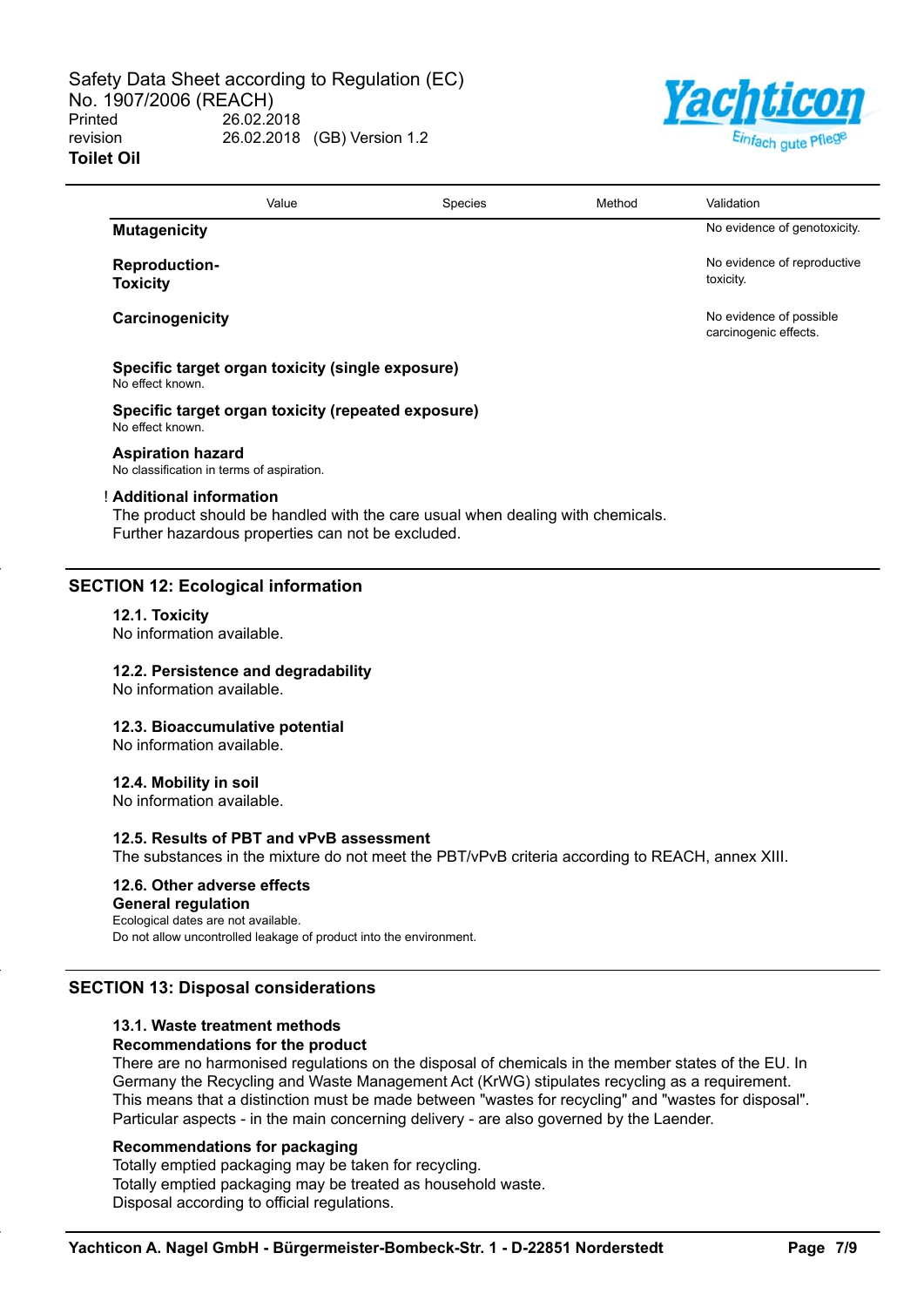

## **General information**

Allocation of the waste number has to be done according to the EWC directive industry- and processspecific.

## **SECTION 14: Transport information**

|                                     | <b>ADR/RID</b>           | <b>IMDG</b>              | <b>IATA-DGR</b>          |
|-------------------------------------|--------------------------|--------------------------|--------------------------|
| 14.1. UN number                     | -                        | ۰                        | ۰                        |
| 14.2. UN proper shipping -<br>name  |                          | ۰                        | ۰                        |
| 14.3. Transport hazard<br>class(es) | $\blacksquare$           | $\overline{\phantom{a}}$ | $\overline{\phantom{a}}$ |
| 14.4. Packing group                 | $\blacksquare$           | $\blacksquare$           | ۰                        |
| 14.5. Environmental<br>hazards      | $\overline{\phantom{a}}$ | ۰                        | ۰                        |

## **14.6. Special precautions for user**

No information available.

**14.7. Transport in bulk according to Annex II of MARPOL 73/78 and the IBC Code** No information available.

#### **Transport/further information**

No dangerous goods as defined by the transport regulations - ADR/RID, IMDG, ICAO/IATA-DGR.

## **SECTION 15: Regulatory information**

## **15.1. Safety, health and environmental regulations/legislation specific for the substance or mixture**

| <b>National regulations</b>                |                                                 |
|--------------------------------------------|-------------------------------------------------|
| Water hazard class                         | following AwSV (Germany)<br>hazardous to water  |
| Decree for case of<br>interference/remarks | Not subject to the Hazardous Incident Ordinance |

#### **15.2. Chemical Safety Assessment**

No information available.

## **! SECTION 16: Other information**

#### **Training advice**

See the technical data sheet for more information.

## **Recommended uses and restrictions**

National and local regulations concerning chemicals shall be observed.

#### **Further information**

The national special regulations have to be implemented by each user their own responsibility!